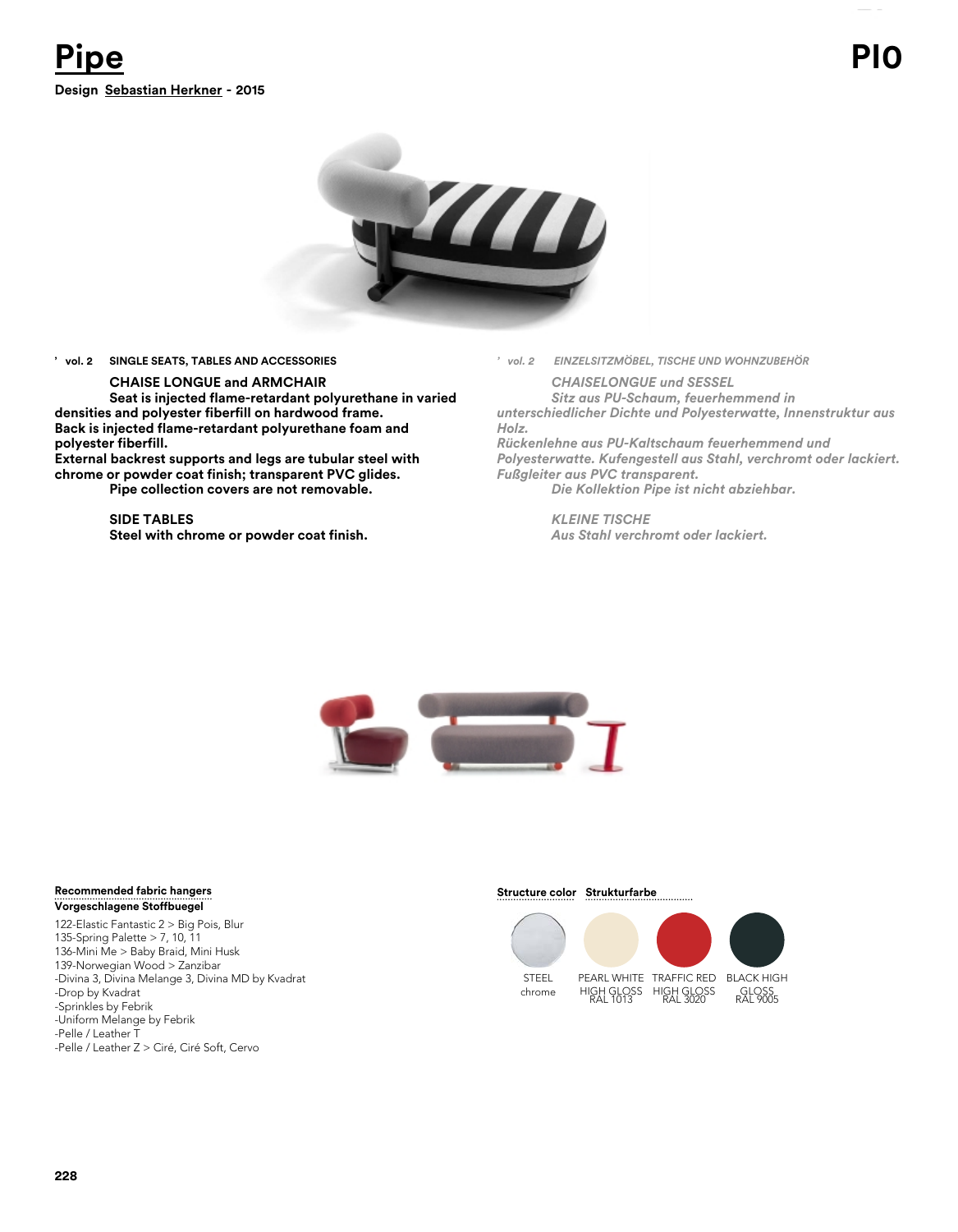# **Pipe PI0**





## **Varnished table Ø37 H.44 Varnished table Ø65 H.36**

 $1 \text{ m}^3$   $25 \text{ Kg}$ **Tisch lackiert Ø37 H.44 Tisch lackiert Ø65 H.36**





## **Chaise Longue left varnished Chaise Longue right varnished**

S80



 $\overline{a}$  $\ddot{\phantom{a}}$ 





S82